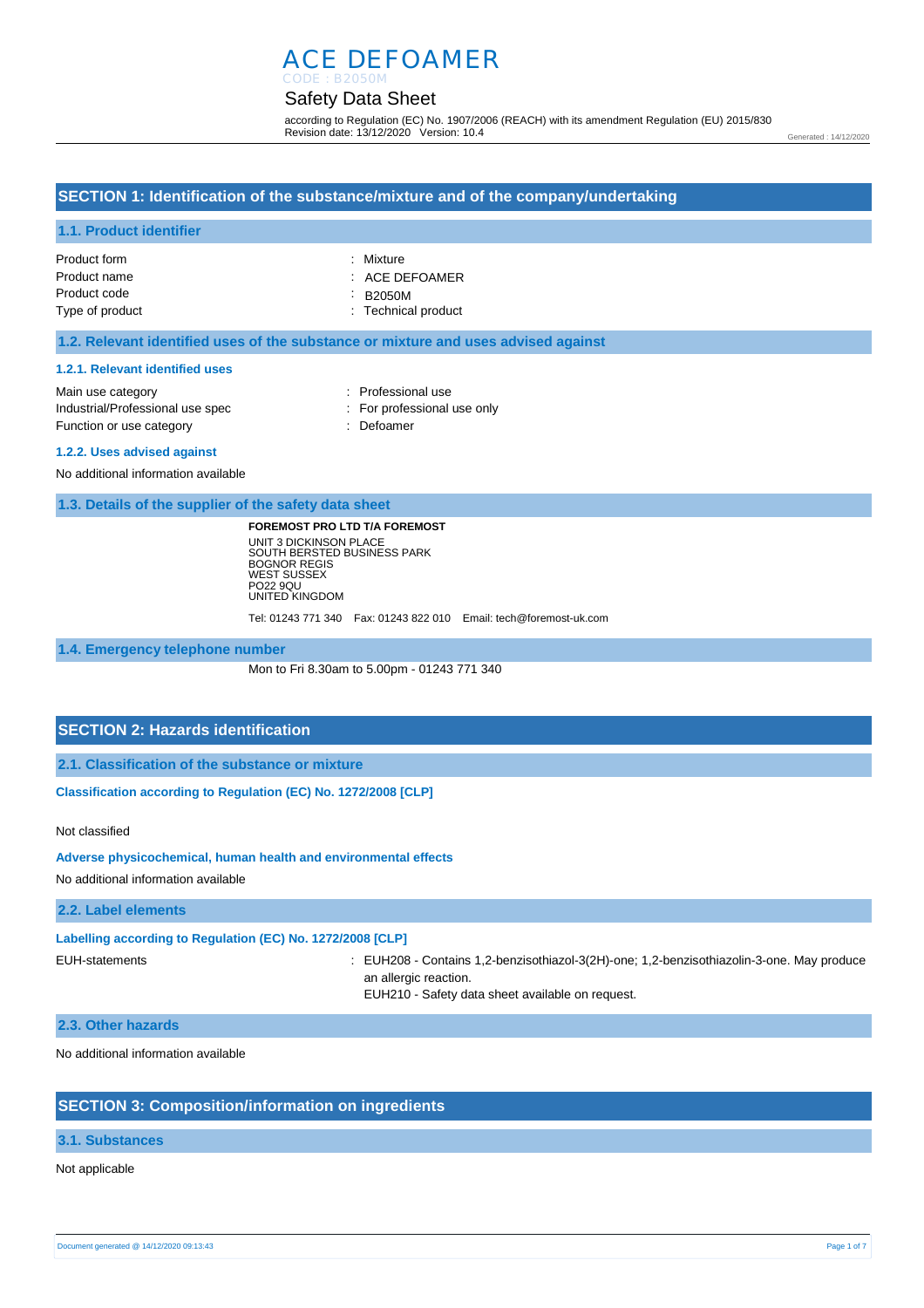# Safety Data Sheet

according to Regulation (EC) No. 1907/2006 (REACH) with its amendment Regulation (EU) 2015/830

## **3.2. Mixtures**

This mixture does not contain any substances to be mentioned according to the criteria of section 3.2 of REACH Annex II

| <b>SECTION 4: First aid measures</b>                                                                                 |                                                                                                                                                                                                                                                                                                             |
|----------------------------------------------------------------------------------------------------------------------|-------------------------------------------------------------------------------------------------------------------------------------------------------------------------------------------------------------------------------------------------------------------------------------------------------------|
| 4.1. Description of first aid measures                                                                               |                                                                                                                                                                                                                                                                                                             |
| First-aid measures after inhalation<br>First-aid measures after skin contact<br>First-aid measures after eye contact | : Remove person to fresh air and keep comfortable for breathing.<br>: Wash skin with plenty of water.<br>: IF IN EYES: Rinse cautiously with water for several minutes. Remove contact lenses, if<br>present and easy to do. Continue rinsing. If eye irritation persists: Get medical<br>advice/attention. |
| First-aid measures after ingestion                                                                                   | : Give nothing or a little water to drink. Get medical advice/attention if you feel unwell.                                                                                                                                                                                                                 |
| 4.2. Most important symptoms and effects, both acute and delayed                                                     |                                                                                                                                                                                                                                                                                                             |
| No additional information available                                                                                  |                                                                                                                                                                                                                                                                                                             |
|                                                                                                                      | 4.3. Indication of any immediate medical attention and special treatment needed                                                                                                                                                                                                                             |

Treat symptomatically.

| <b>SECTION 5: Firefighting measures</b>                    |                                     |  |
|------------------------------------------------------------|-------------------------------------|--|
| 5.1. Extinguishing media                                   |                                     |  |
| Suitable extinguishing media                               | : Carbon dioxide. Dry powder. Foam. |  |
| 5.2. Special hazards arising from the substance or mixture |                                     |  |
| No additional information available                        |                                     |  |
| 5.3. Advice for firefighters                               |                                     |  |

No additional information available

| <b>SECTION 6: Accidental release measures</b>                            |                                                                                                                  |
|--------------------------------------------------------------------------|------------------------------------------------------------------------------------------------------------------|
| 6.1. Personal precautions, protective equipment and emergency procedures |                                                                                                                  |
| 6.1.1. For non-emergency personnel<br>Emergency procedures               | : Evacuate unnecessary personnel.                                                                                |
| 6.1.2. For emergency responders<br>Protective equipment                  | Use personal protective equipment as required.<br>÷                                                              |
| <b>6.2. Environmental precautions</b>                                    |                                                                                                                  |
| Avoid release to the environment.                                        |                                                                                                                  |
| 6.3. Methods and material for containment and cleaning up                |                                                                                                                  |
| For containment<br>Methods for cleaning up                               | : Collect spillage.<br>Soak up spills with inert solids, such as clay or diatomaceous earth as soon as possible. |

**6.4. Reference to other sections**

For further information refer to section 8: "Exposure controls/personal protection". For further information refer to section 13.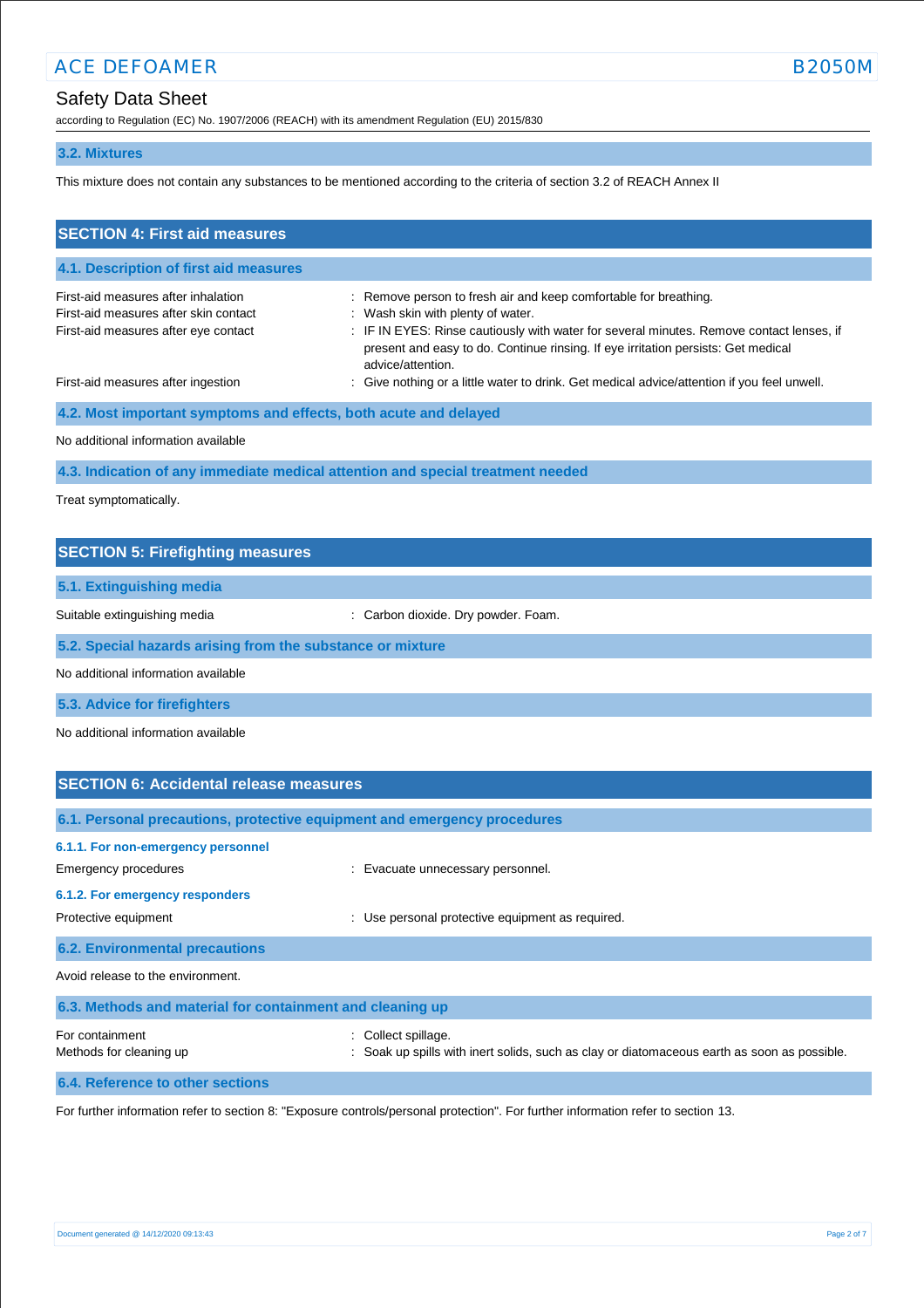according to Regulation (EC) No. 1907/2006 (REACH) with its amendment Regulation (EU) 2015/830

| <b>SECTION 7: Handling and storage</b>                                                                 |                                                                                                                                                                                                       |
|--------------------------------------------------------------------------------------------------------|-------------------------------------------------------------------------------------------------------------------------------------------------------------------------------------------------------|
| 7.1. Precautions for safe handling                                                                     |                                                                                                                                                                                                       |
| Precautions for safe handling<br>Hygiene measures                                                      | : Avoid contact with eyes.<br>: Do not eat, drink or smoke when using this product.                                                                                                                   |
| 7.2. Conditions for safe storage, including any incompatibilities                                      |                                                                                                                                                                                                       |
| <b>Technical measures</b><br>Storage conditions<br>Incompatible products<br>Special rules on packaging | : Does not require any specific or particular technical measures.<br>: Keep container closed when not in use.<br>: Oxidizing agent. Strong acids. Strong bases.<br>: Keep only in original container. |

**7.3. Specific end use(s)**

No additional information available

## **SECTION 8: Exposure controls/personal protection**

#### **8.1. Control parameters**

## **8.1.1 National occupational exposure and biological limit values**

No additional information available

## **8.1.2. Recommended monitoring procedures**

No additional information available

#### **8.1.3. Air contaminants formed**

No additional information available

## **8.1.4. DNEL and PNEC**

No additional information available

#### **8.1.5. Control banding**

No additional information available

## **8.2. Exposure controls**

### **8.2.1. Appropriate engineering controls**

No additional information available

## **8.2.2. Personal protection equipment**

#### **8.2.2.1. Eye and face protection**

## **Eye protection:**

Not required for normal conditions of use

### **8.2.2.2. Skin protection**

## **Skin and body protection:**

Not required for normal conditions of use

## **Hand protection:**

In case of repeated or prolonged contact wear gloves. Chemical resistant gloves (according to European standard EN 374 or equivalent)

| Other skin protection<br>Materials for protective clothing: |  |
|-------------------------------------------------------------|--|
| Not required for normal conditions of use                   |  |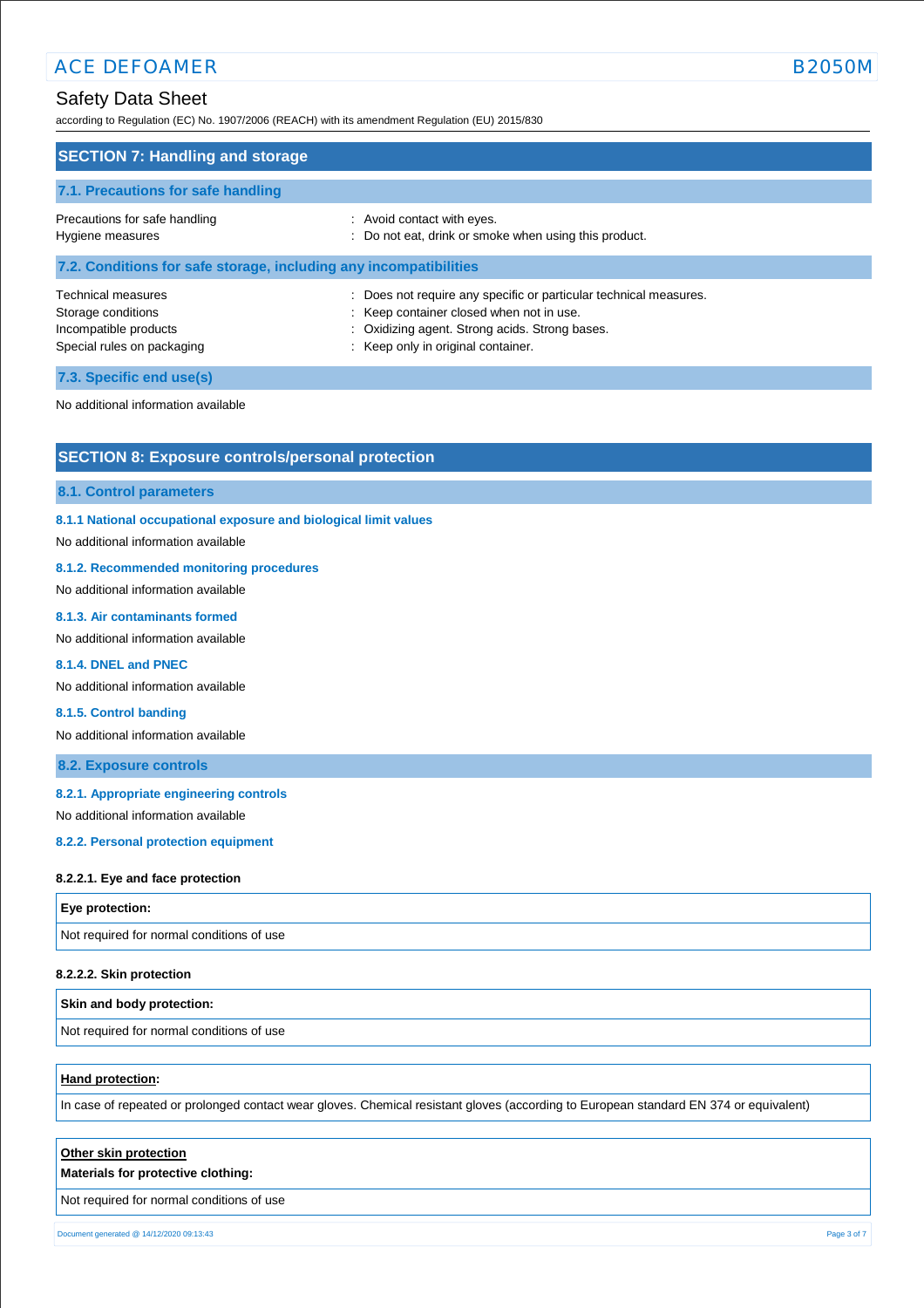## Safety Data Sheet

according to Regulation (EC) No. 1907/2006 (REACH) with its amendment Regulation (EU) 2015/830

#### **8.2.2.3. Respiratory protection**

#### **Respiratory protection:**

Not required for normal conditions of use

#### **8.2.2.4. Thermal hazards**

No additional information available

#### **8.2.3. Environmental exposure controls**

No additional information available

| 9.1. Information on basic physical and chemical properties<br>Physical state<br>Liquid<br>Liquid.<br>Appearance<br>Colour<br>white.                                                                                                                                                                                                                                                                                                                                                                                                                                        | <b>SECTION 9: Physical and chemical properties</b> |  |  |
|----------------------------------------------------------------------------------------------------------------------------------------------------------------------------------------------------------------------------------------------------------------------------------------------------------------------------------------------------------------------------------------------------------------------------------------------------------------------------------------------------------------------------------------------------------------------------|----------------------------------------------------|--|--|
|                                                                                                                                                                                                                                                                                                                                                                                                                                                                                                                                                                            |                                                    |  |  |
| Odour<br>characteristic.<br>Odour threshold<br>No data available<br>7.5<br>pH<br>No data available<br>Relative evaporation rate (butylacetate=1)<br>Melting point<br>No data available<br>Freezing point<br>No data available<br>$\geq 100$ °C<br>Boiling point<br>Flash point<br>No data available<br>Auto-ignition temperature<br>No data available                                                                                                                                                                                                                      |                                                    |  |  |
| No data available<br>Decomposition temperature<br>Flammability (solid, gas)<br>No data available<br>No data available<br>Vapour pressure<br>Relative vapour density at 20 °C<br>No data available<br>Relative density<br>1<br>Solubility<br>Miscible with water.<br>Partition coefficient n-octanol/water (Log Pow)<br>No data available<br>Viscosity, kinematic<br>No data available<br>Viscosity, dynamic<br>No data available<br>Explosive properties<br>No data available<br>Oxidising properties<br>No data available<br><b>Explosive limits</b><br>No data available |                                                    |  |  |

**9.2. Other information**

No additional information available

# **SECTION 10: Stability and reactivity**

## **10.1. Reactivity**

The product is non-reactive under normal conditions of use, storage and transport.

## **10.2. Chemical stability**

Stable under normal conditions.

**10.3. Possibility of hazardous reactions**

No dangerous reactions known under normal conditions of use.

**10.4. Conditions to avoid**

None under recommended storage and handling conditions (see section 7).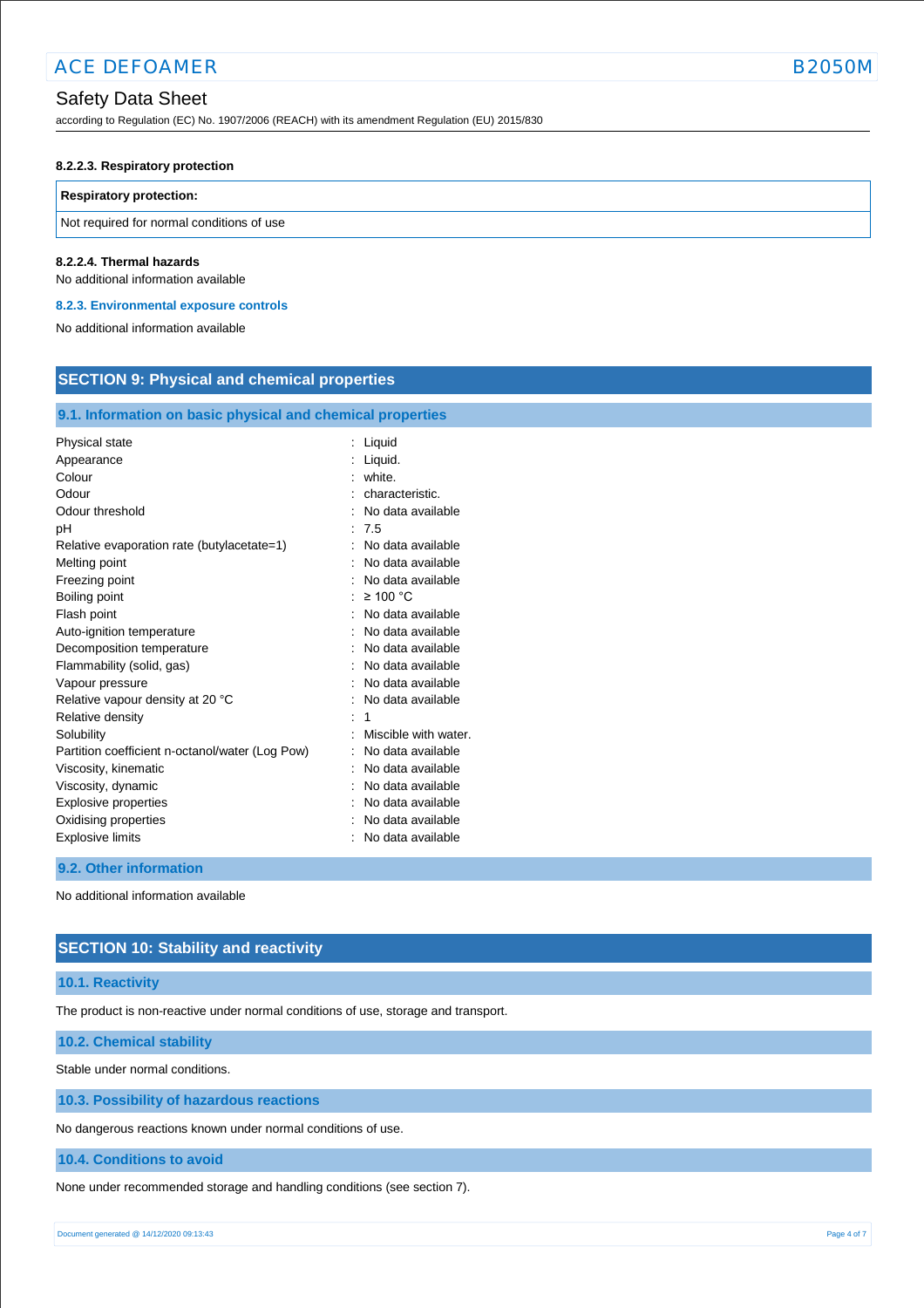# ACE DEFOAMER B2050M

# Safety Data Sheet

according to Regulation (EC) No. 1907/2006 (REACH) with its amendment Regulation (EU) 2015/830

## **10.5. Incompatible materials**

None under normal use.

## **10.6. Hazardous decomposition products**

Under normal conditions of storage and use, hazardous decomposition products should not be produced.

# **SECTION 11: Toxicological information**

# **11.1 Information on toxicological effects**

| Acute toxicity (oral)<br>Acute toxicity (dermal)<br>Acute toxicity (inhalation) | : Not classified<br>: Not classified<br>: Not classified |
|---------------------------------------------------------------------------------|----------------------------------------------------------|
| Skin corrosion/irritation                                                       | : Not classified<br>pH: 7.5                              |
| Serious eye damage/irritation                                                   | : Not classified<br>pH: 7.5                              |
| Respiratory or skin sensitisation                                               | : Not classified                                         |
| Germ cell mutagenicity                                                          | Not classified                                           |
| Carcinogenicity                                                                 | : Not classified                                         |
| Reproductive toxicity                                                           | : Not classified                                         |
| STOT-single exposure                                                            | $\therefore$ Not classified                              |
| STOT-repeated exposure                                                          | : Not classified                                         |
| Aspiration hazard                                                               | Not classified                                           |

# **SECTION 12: Ecological information**

# **12.1. Toxicity** Hazardous to the aquatic environment, short-term (acute) : Not classified Hazardous to the aquatic environment, long-term (chronic) : Not classified **12.2. Persistence and degradability** No additional information available **12.3. Bioaccumulative potential** No additional information available **12.4. Mobility in soil** No additional information available **12.5. Results of PBT and vPvB assessment** No additional information available

**12.6. Other adverse effects**

No additional information available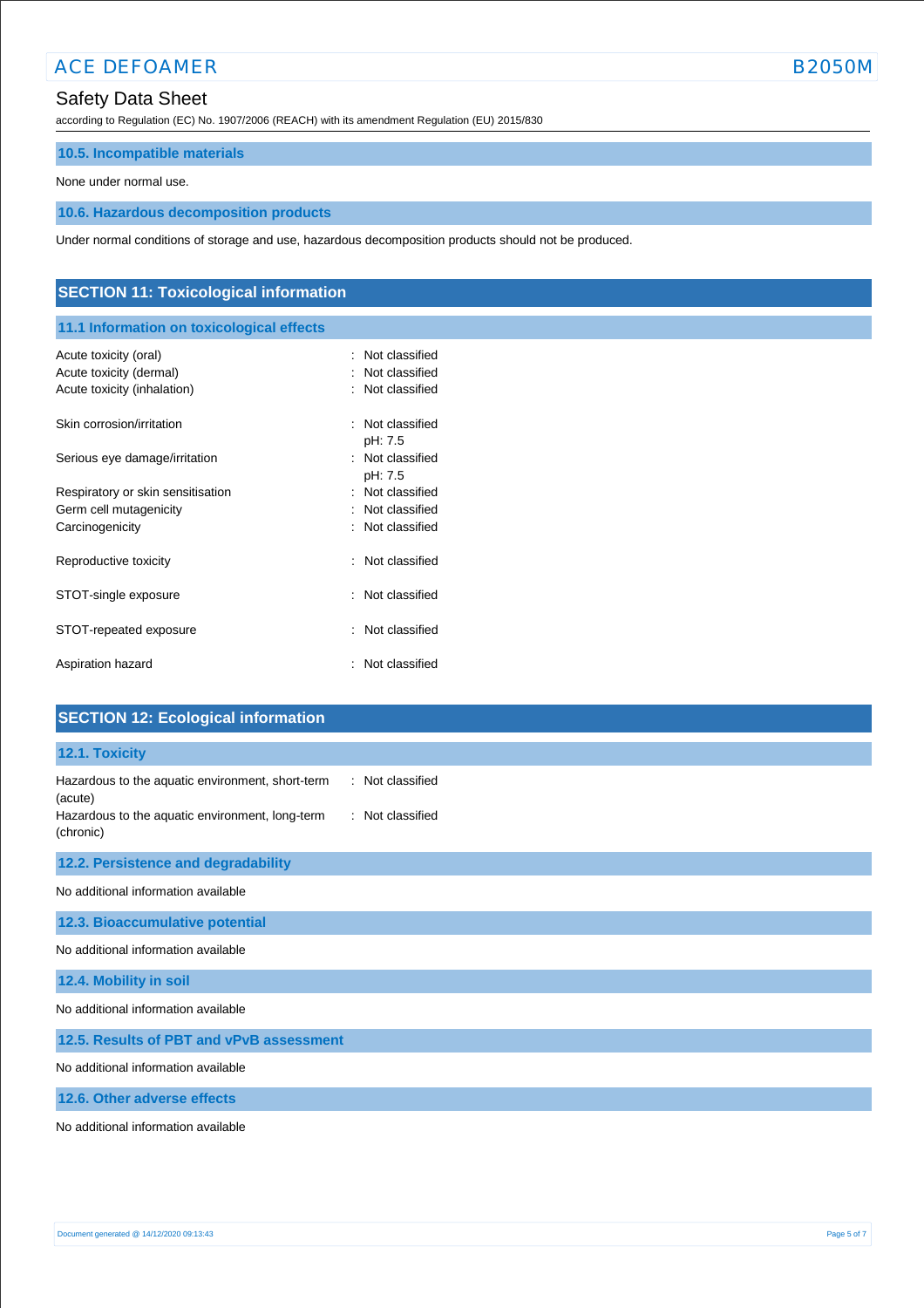# ACE DEFOAMER B2050M

according to Regulation (EC) No. 1907/2006 (REACH) with its amendment Regulation (EU) 2015/830

## **SECTION 13: Disposal considerations**

#### **13.1. Waste treatment methods**

No additional information available

## **SECTION 14: Transport information**

In accordance with ADR / IMDG / IATA

| 14.1 UN number                                                                                                                                         |                                                                           |
|--------------------------------------------------------------------------------------------------------------------------------------------------------|---------------------------------------------------------------------------|
| UN-No. (ADR)<br>UN-No. (IMDG)<br>UN-No. (IATA)                                                                                                         | Not applicable<br>Not applicable<br>: Not applicable                      |
| 14.2. UN proper shipping name                                                                                                                          |                                                                           |
| Proper Shipping Name (ADR)<br>Proper Shipping Name (IMDG)<br>Proper Shipping Name (IATA)                                                               | Not applicable<br>Not applicable<br>Not applicable                        |
| 14.3. Transport hazard class(es)                                                                                                                       |                                                                           |
| <b>ADR</b><br>Transport hazard class(es) (ADR)<br><b>IMDG</b><br>Transport hazard class(es) (IMDG)<br><b>IATA</b><br>Transport hazard class(es) (IATA) | : Not applicable<br>: Not applicable<br>: Not applicable                  |
| 14.4. Packing group                                                                                                                                    |                                                                           |
| Packing group (ADR)<br>Packing group (IMDG)<br>Packing group (IATA)                                                                                    | Not applicable<br>Not applicable<br>Not applicable                        |
| <b>14.5. Environmental hazards</b>                                                                                                                     |                                                                           |
| Dangerous for the environment<br>Marine pollutant<br>Other information                                                                                 | ÷<br>No<br><b>No</b><br>$\cdot$<br>No supplementary information available |
| 14.6. Special precautions for user                                                                                                                     |                                                                           |
| <b>Overland transport</b><br>No data available<br><b>Transport by sea</b><br>No data available<br>Air transport<br>No data available                   |                                                                           |

**14.7. Transport in bulk according to Annex II of Marpol and the IBC Code**

Not applicable